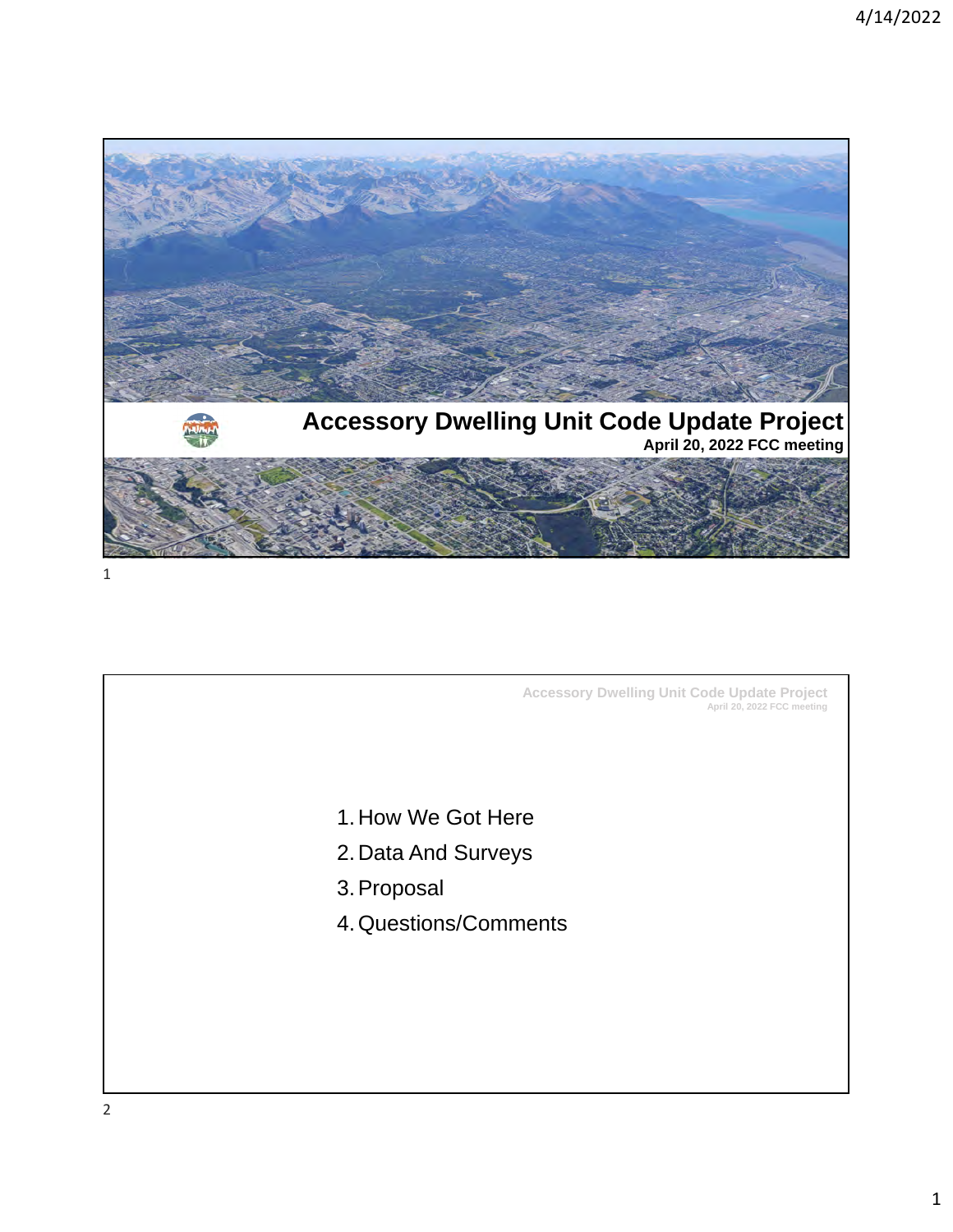



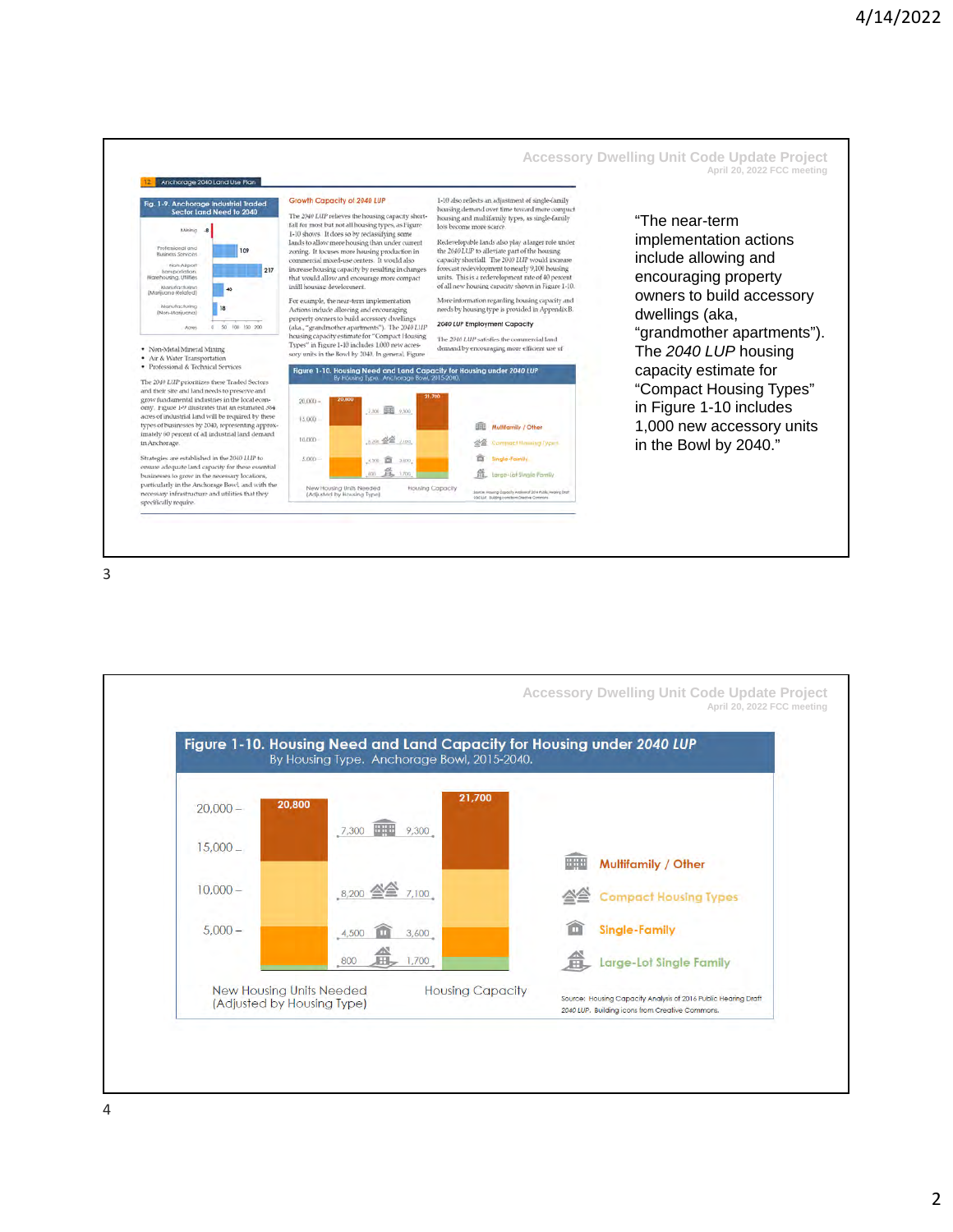

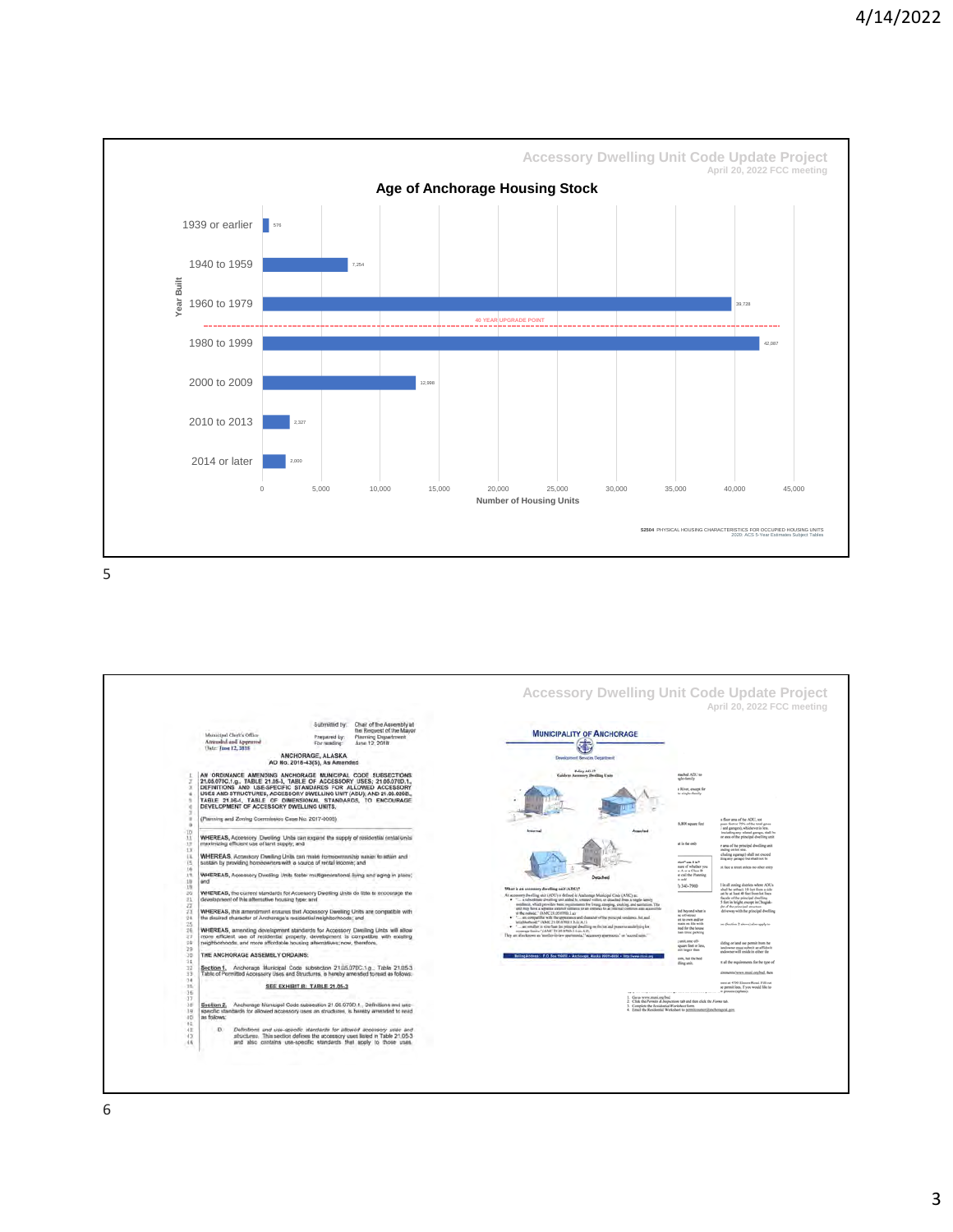## **2. Data And Surveys**

7

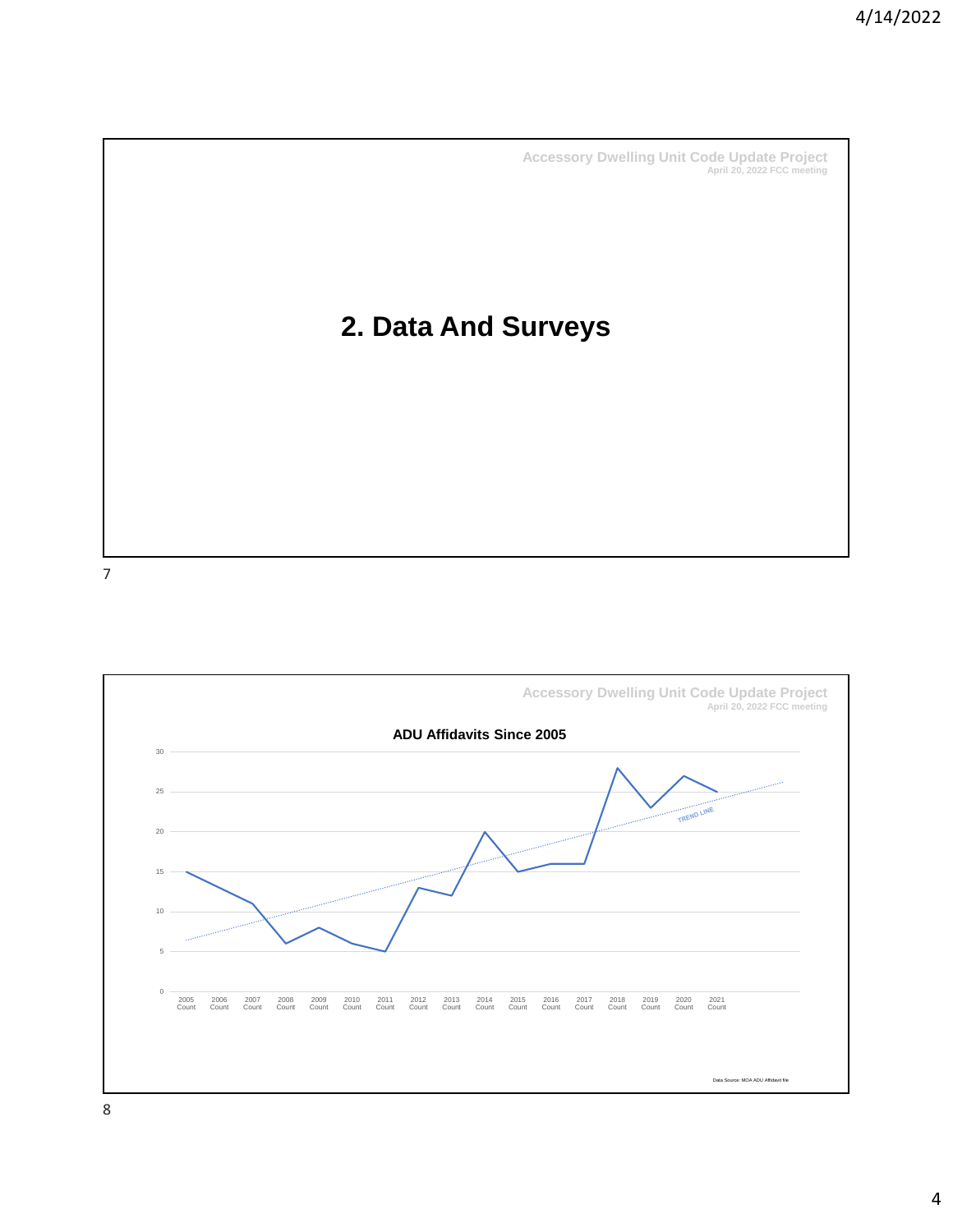

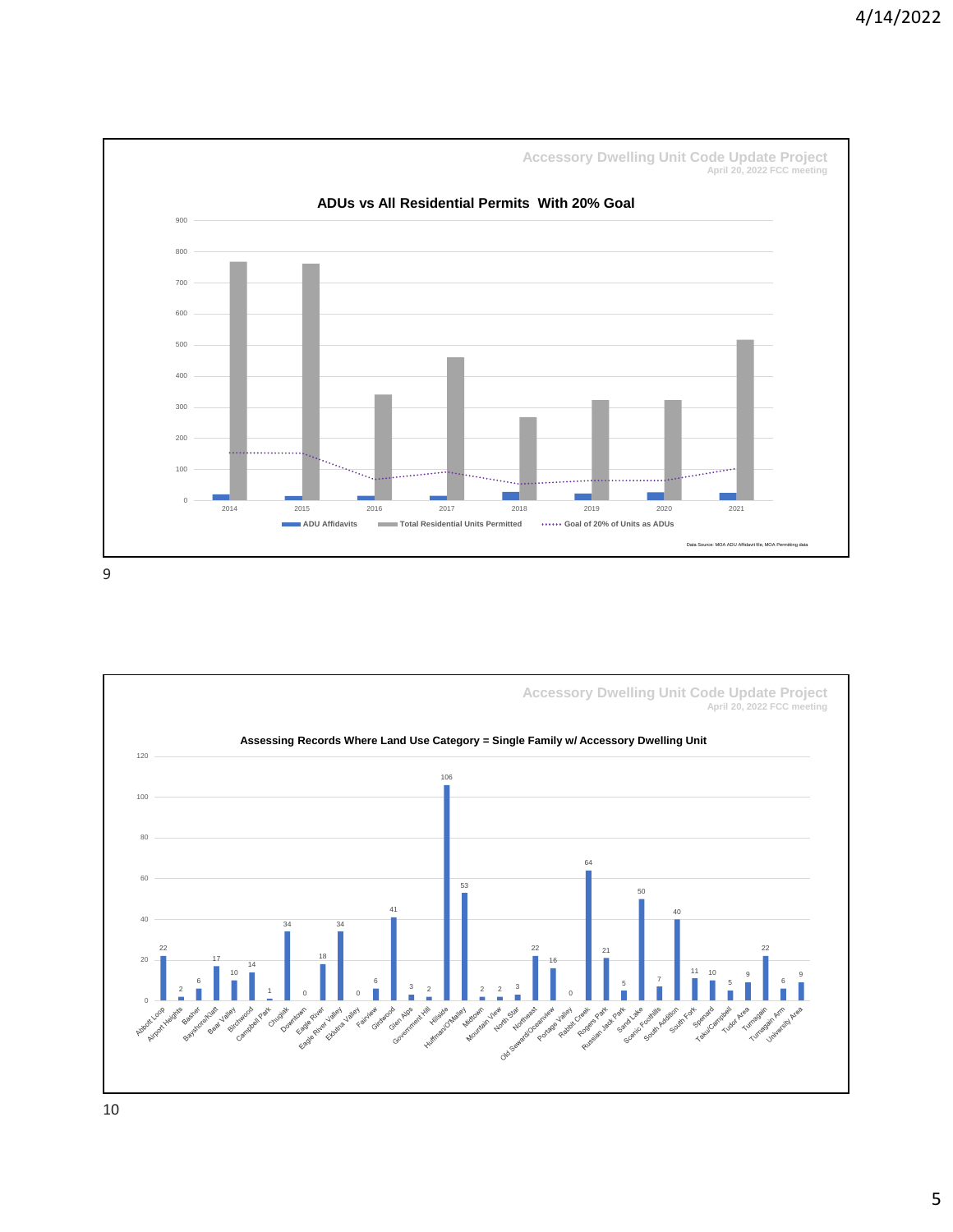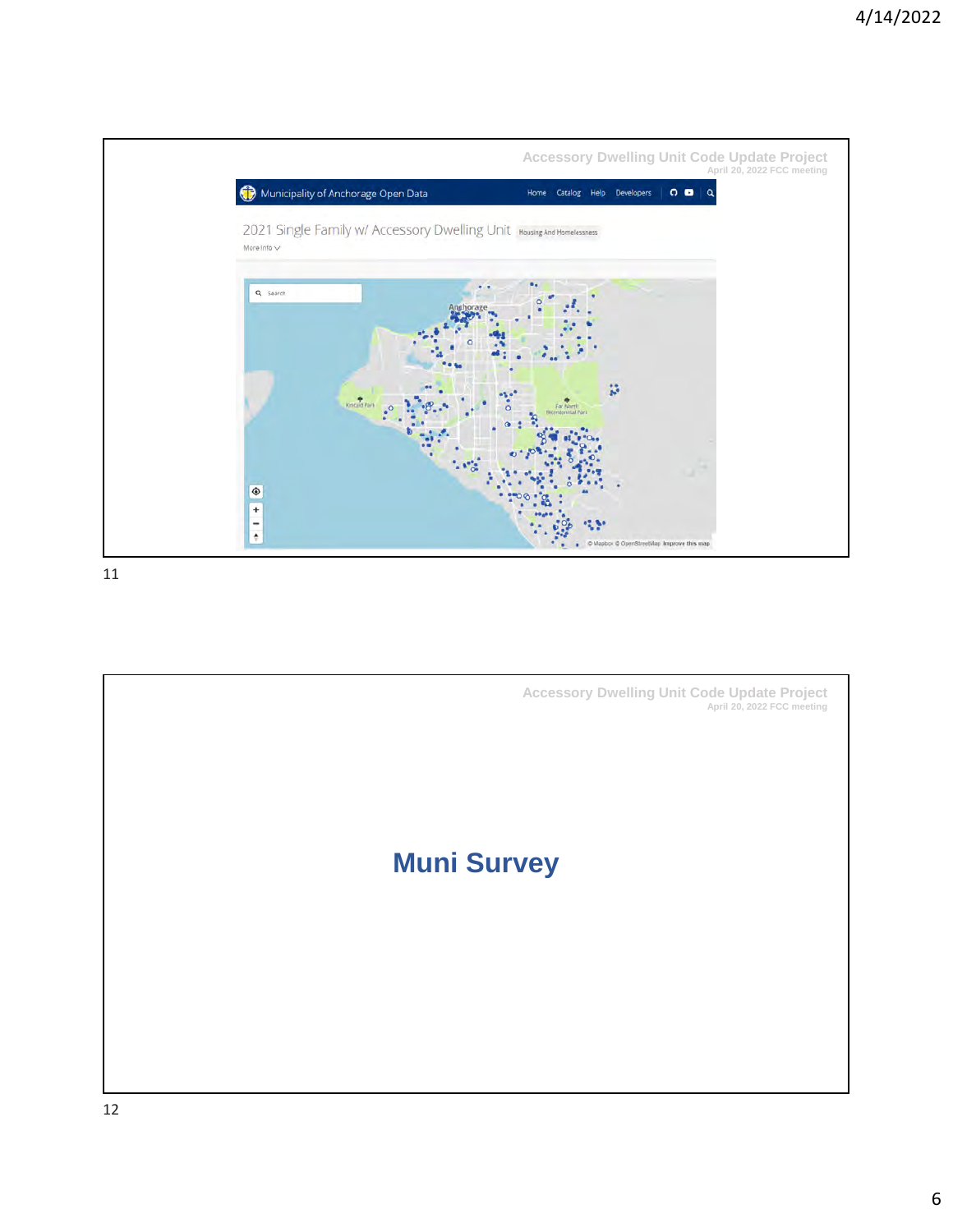

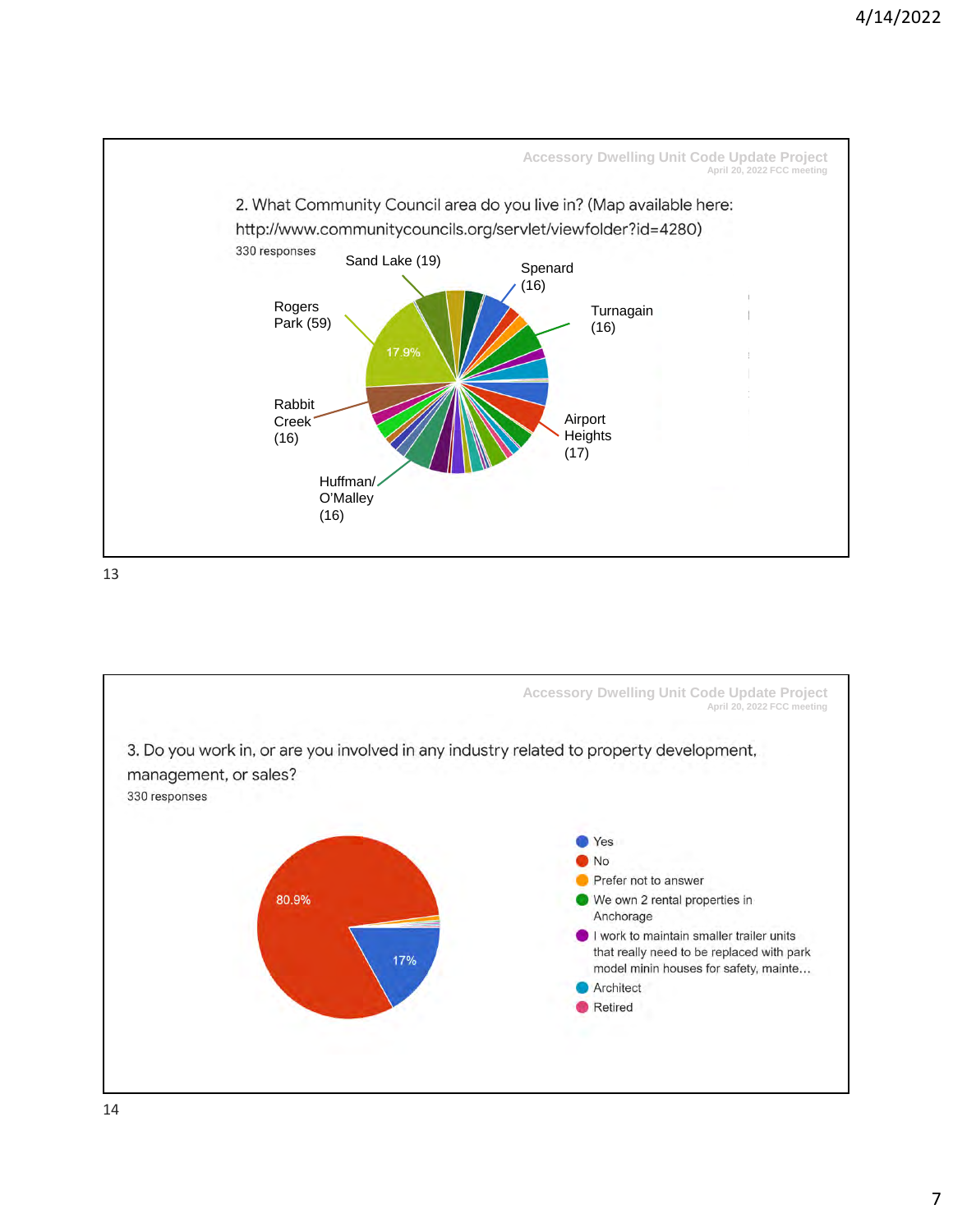

| Rogers Park               |                                                                  |    |
|---------------------------|------------------------------------------------------------------|----|
|                           | <b>No</b>                                                        | 37 |
|                           | Yes, I have already added an ADU to my property                  |    |
|                           | Yes, I have considered adding an ADU, but have not added one yet | 19 |
| Rogers Park Total         |                                                                  | 59 |
|                           |                                                                  |    |
| $\Box$ Sand Lake          | <b>No</b>                                                        | 8  |
|                           | Yes, I have already added an ADU to my property                  |    |
|                           | Yes, I have considered adding an ADU, but have not added one yet | 10 |
| Sand Lake Total           |                                                                  | 19 |
| $\blacksquare$ Spenard    | <b>No</b>                                                        |    |
|                           | Yes, I have already added an ADU to my property                  |    |
|                           | Yes, I have considered adding an ADU, but have not added one yet |    |
| Spenard Total             |                                                                  | 16 |
|                           |                                                                  |    |
| Rabbit Creek              | <b>No</b>                                                        | 5  |
|                           | Yes, I have already added an ADU to my property                  |    |
|                           | Yes, I have considered adding an ADU, but have not added one yet |    |
| <b>Rabbit Creek Total</b> |                                                                  | 16 |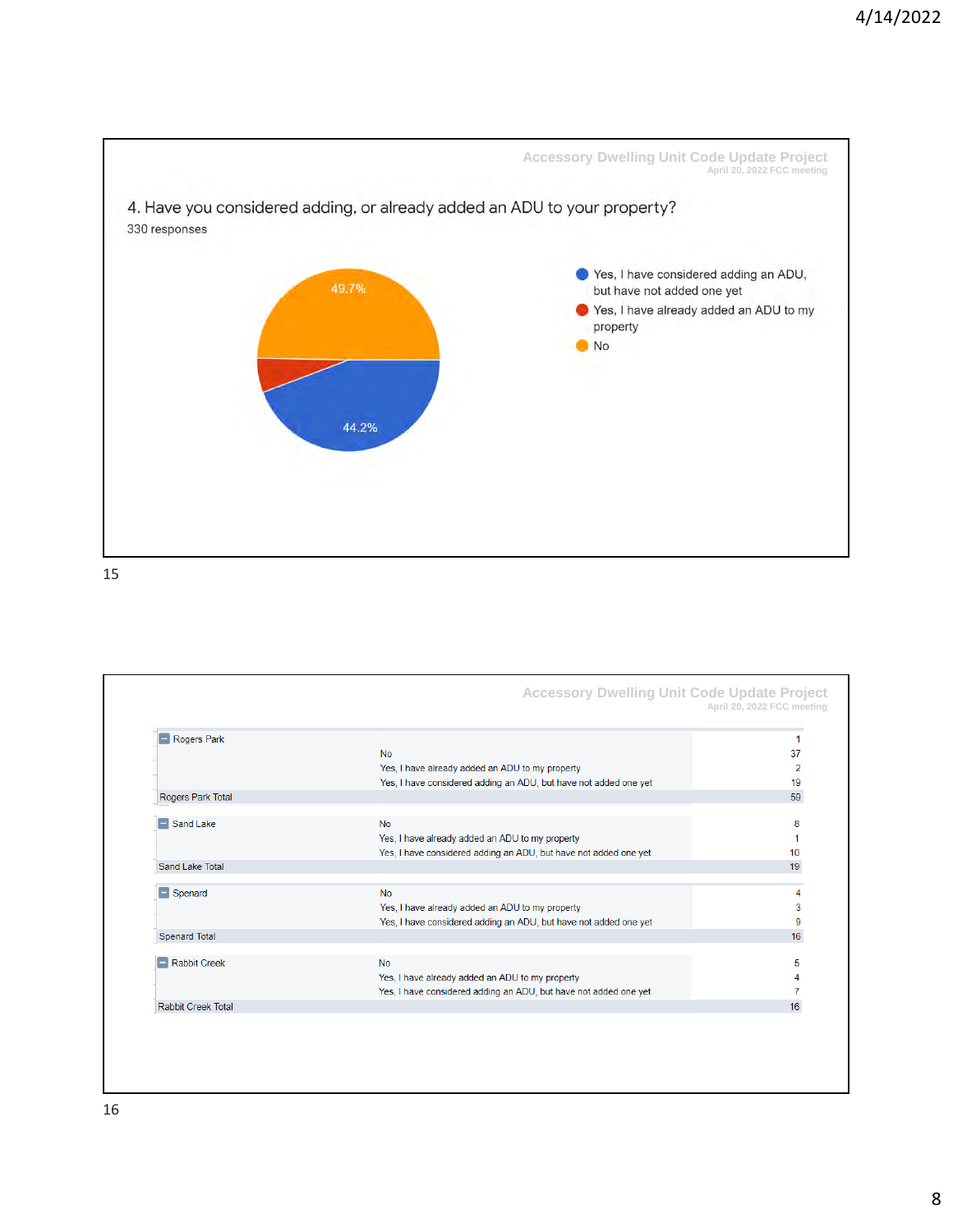

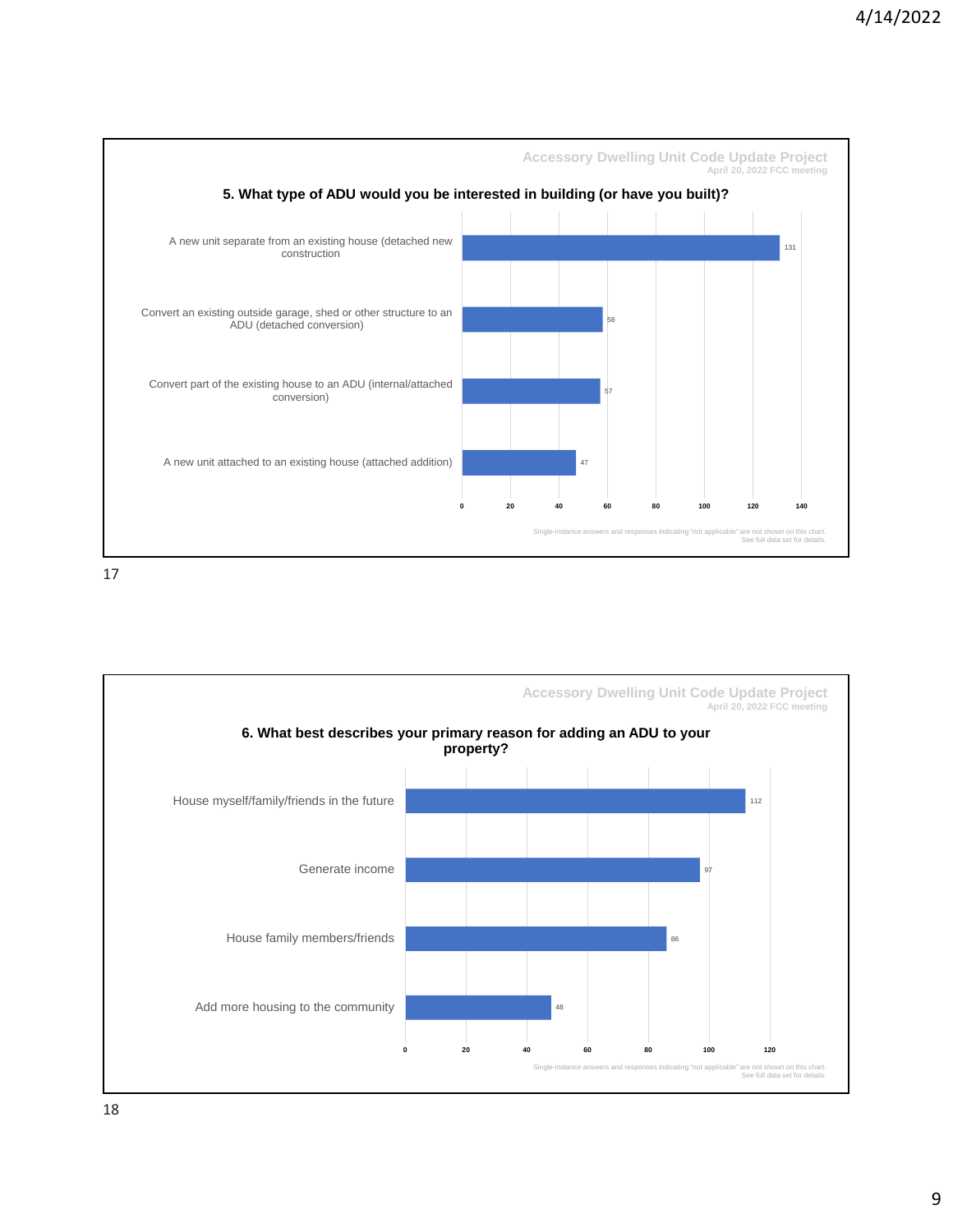

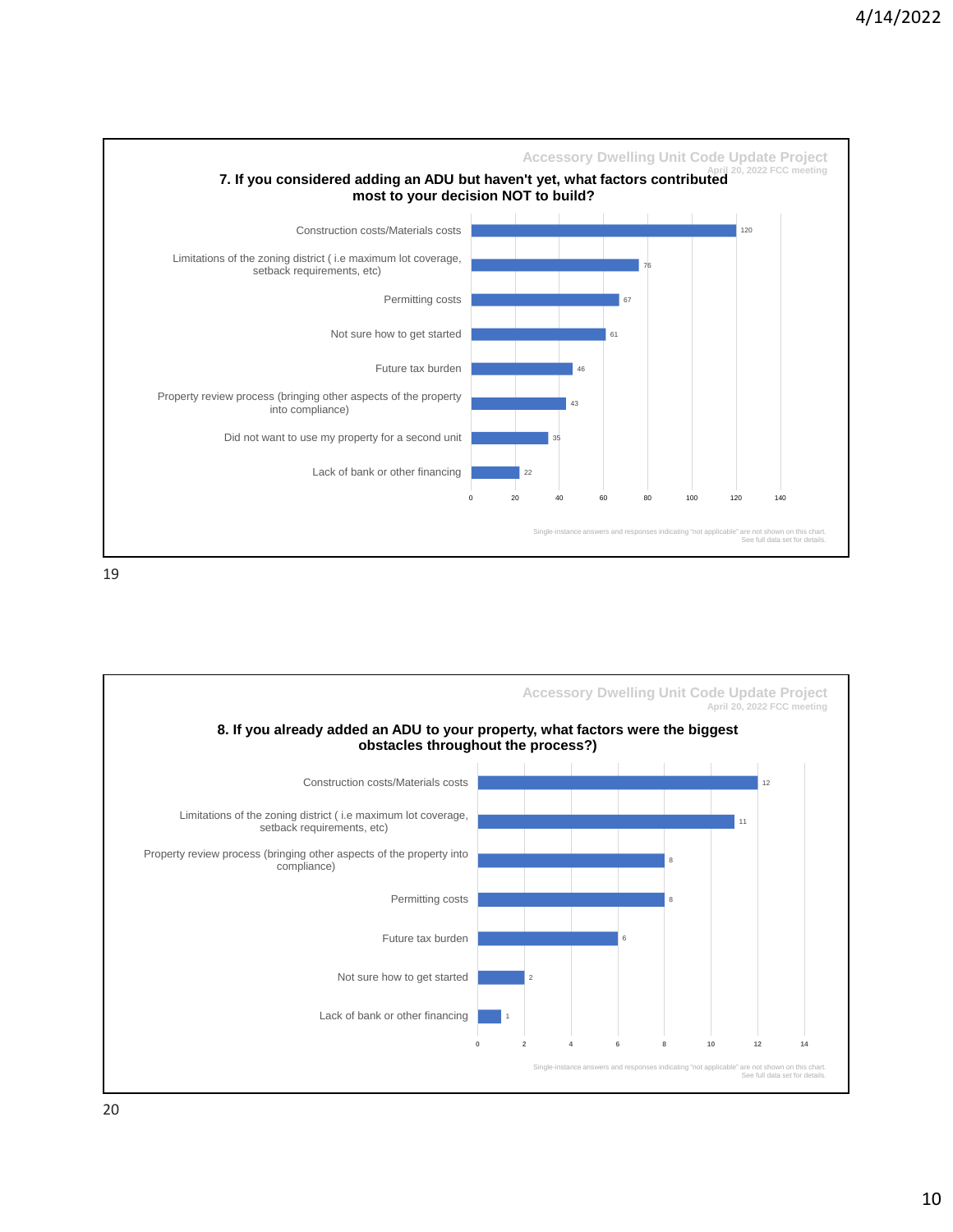

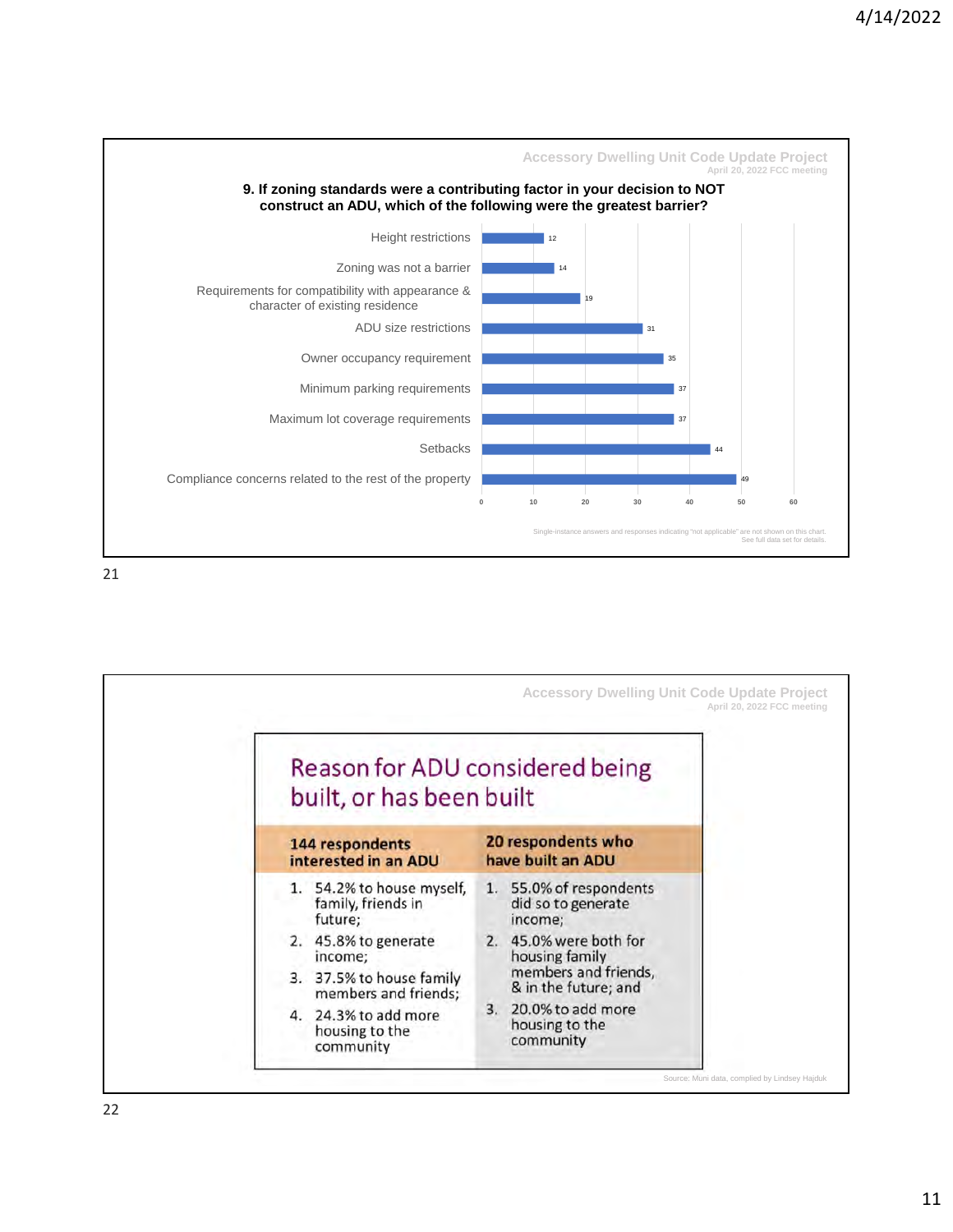## **Neighborworks Survey**

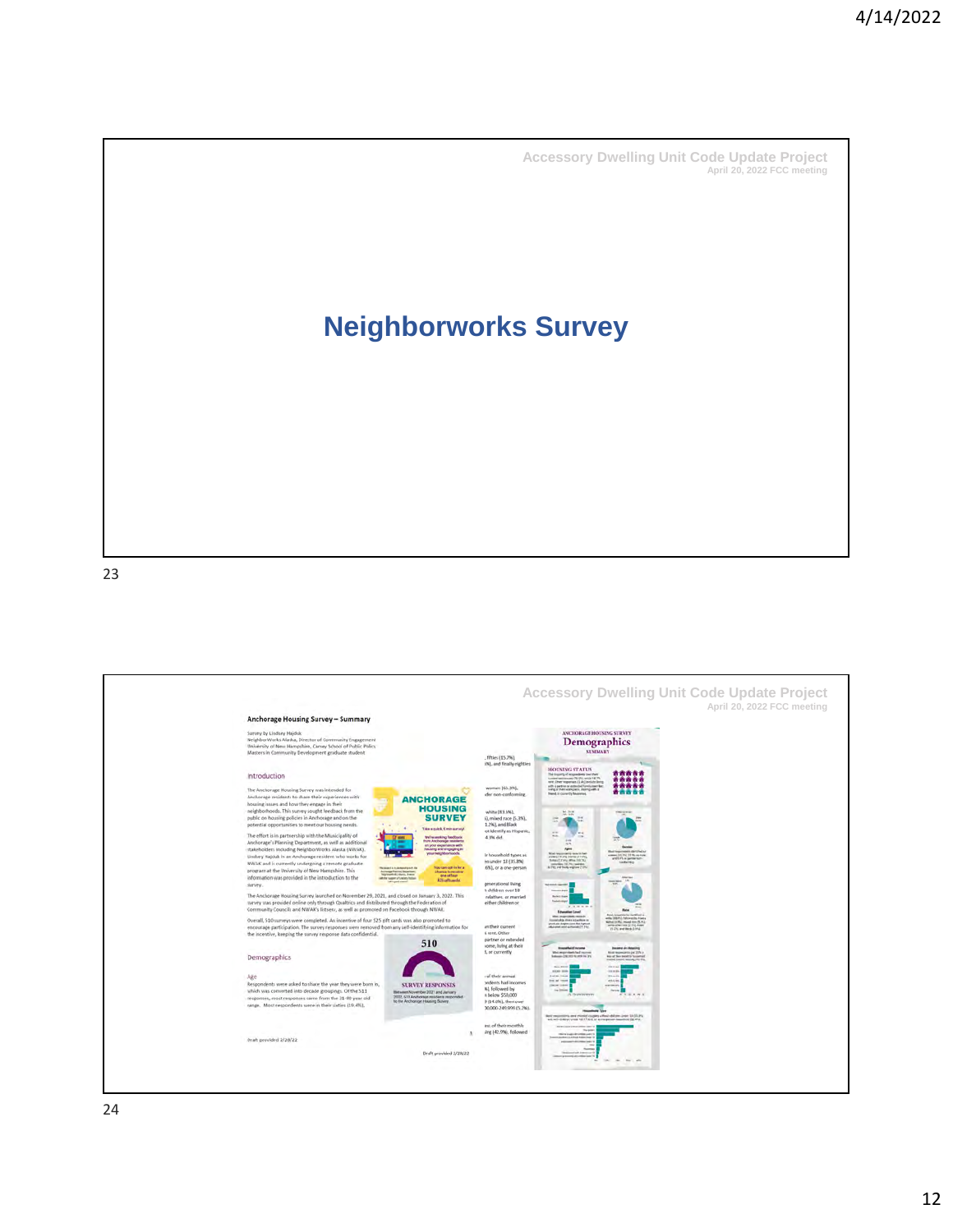

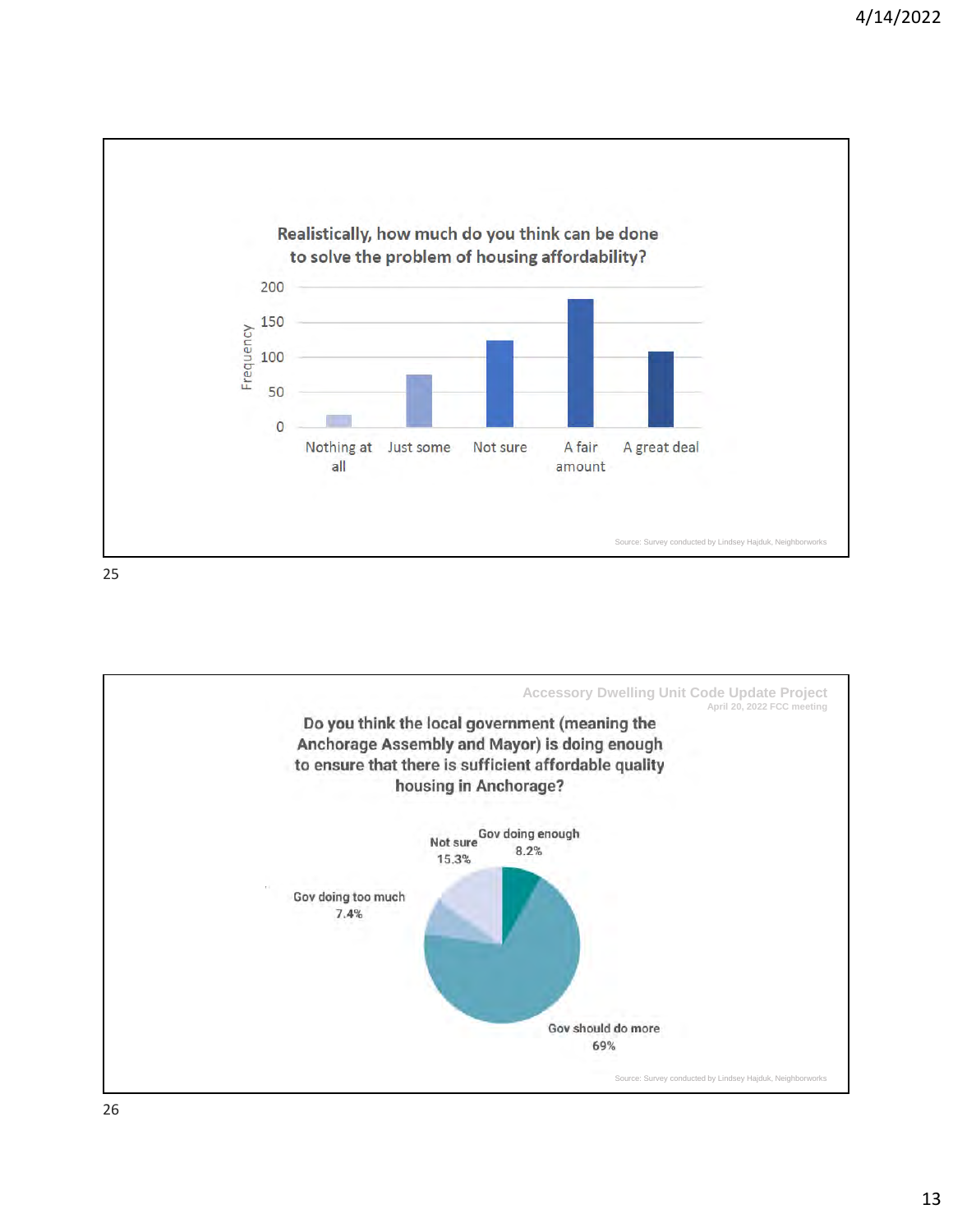## **Calls to the Planning Department**

| <b>Accessory Dwelling Unit Code Update Project</b><br>April 20, 2022 FCC meeting<br>From:<br>Mckenna-Foster, Daniel R.<br>To:<br>Subject:<br>ADU on R2 lot<br>Wednesday, April 13, 2022 7:50:36 AM<br>Date:                                                                                                                                                                                                                                                                                         |
|-----------------------------------------------------------------------------------------------------------------------------------------------------------------------------------------------------------------------------------------------------------------------------------------------------------------------------------------------------------------------------------------------------------------------------------------------------------------------------------------------------|
| <b>EXTERNAL EMAIL</b><br>Hi, Daniel<br>I own a small duplex (1400 sq. ft. total) in the Grandview Gardens neighborhood off Airport<br>Heights. I am 64 years old, retired, and live permanently on one side. The other side is rented<br>to a young couple. This is the only property I own. I am thinking about adding a garage off the<br>alleyway and thought it might be a good idea to add a small apartment above the garage to<br>accommodate a older relative. Is this currently permitted? |
| Regards,                                                                                                                                                                                                                                                                                                                                                                                                                                                                                            |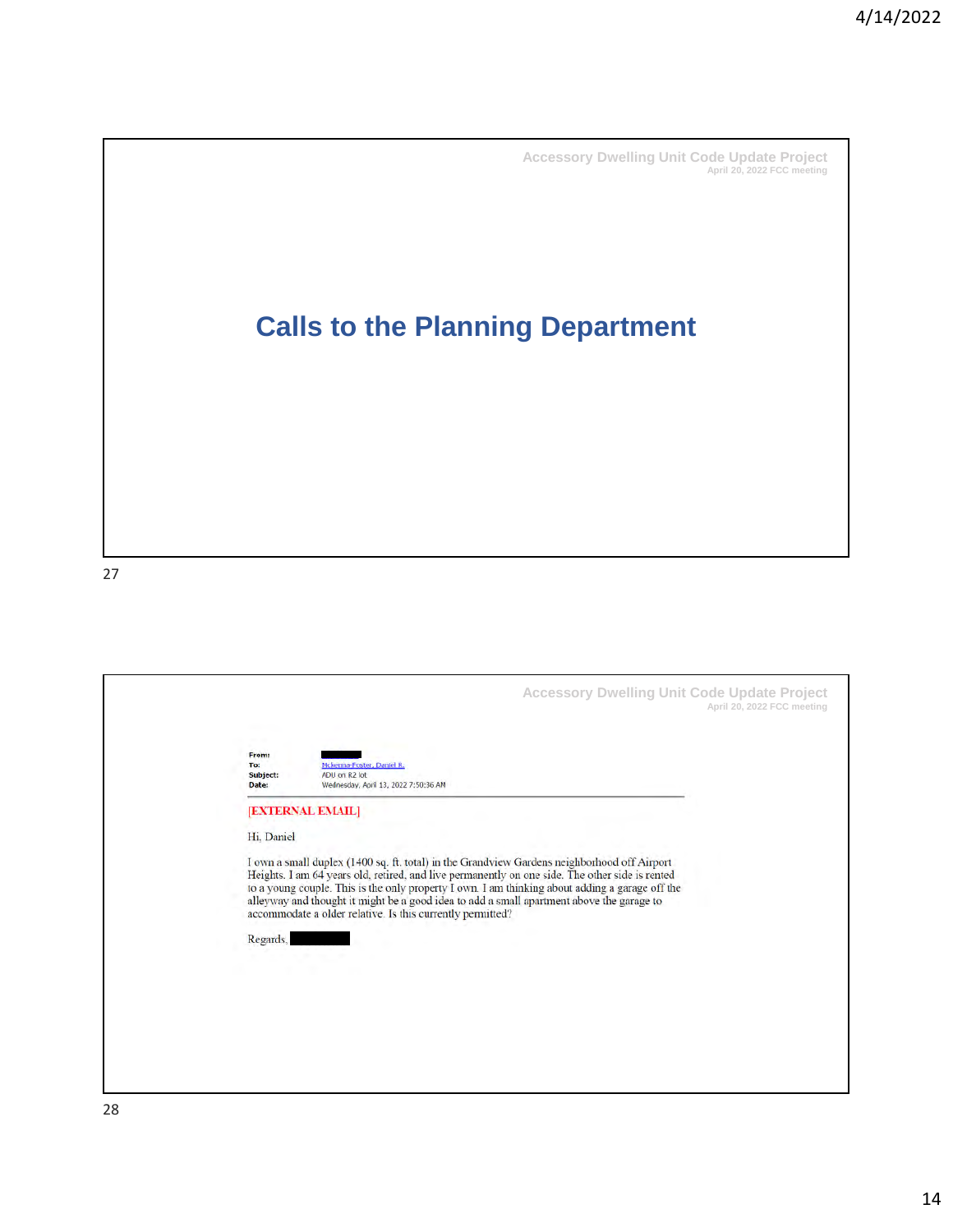#### **3. Proposal**

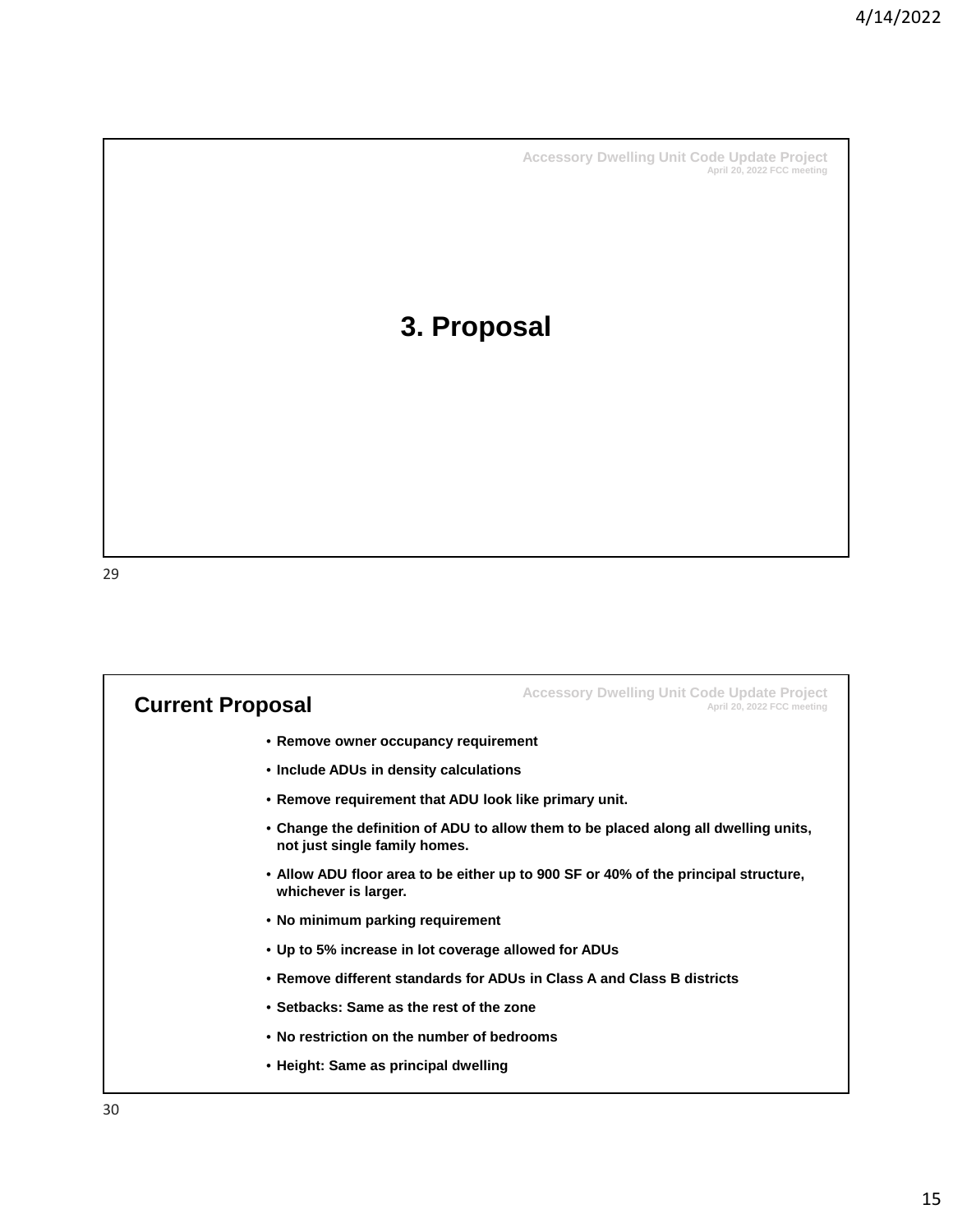